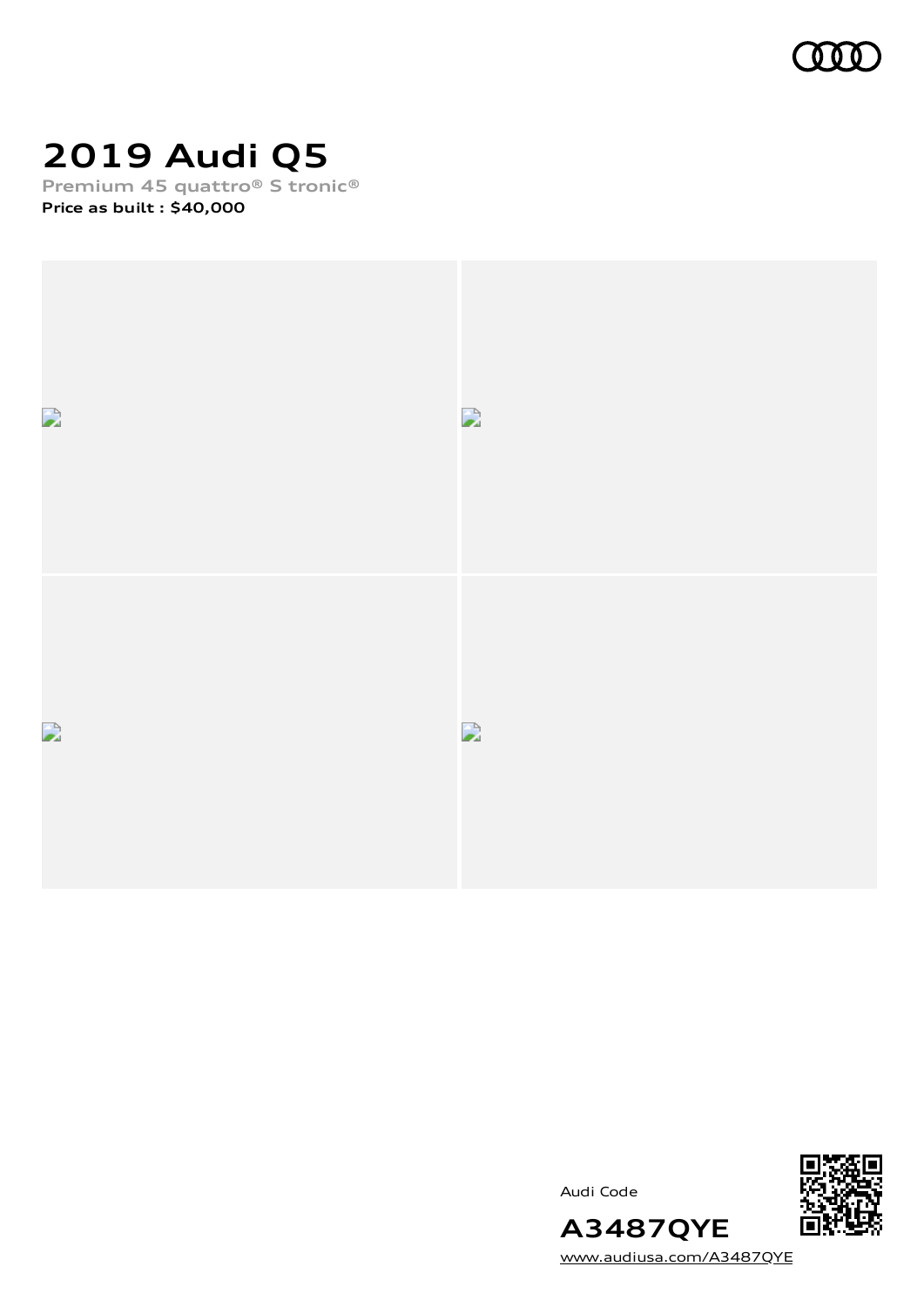### **Summary**

**Audi 2019 Audi Q5** Premium 45 quattro® S tronic®

**Price as buil[t](#page-9-0)** \$40,000

#### **Exterior colour**

Glacier White metallic

#### $\overline{\phantom{a}}$

#### **Further Information**

|                 | N٥           |
|-----------------|--------------|
| Mileage         | 36,324 miles |
| Type of vehicle | Used car     |

**Warranty**

#### **Interior colour**

| Seats     | Black |
|-----------|-------|
| Dashboard | Black |
| Carpet    | Black |
| Headliner | Grav  |

#### **Audi Code** A3487QYE

**Your configuration on www.audiusa.com** [www.audiusa.com/A3487QYE](https://www.audiusa.com/A3487QYE)

**Commission number** 5225063b0a0e09a82f04

#### **Technical Specifications**

| Engine type                  | 2.0-liter four-cylinder                       |
|------------------------------|-----------------------------------------------|
| stroke                       | Displacement/Bore and 1,984/82.5 x 92.8 cc/mm |
| Torque                       | 273 @ 1,600 - 4,500 lb-ft@rpm                 |
| Top track speed              | 130 mph mph $1$                               |
| Acceleration (0 - 60<br>mph) | 5.9 seconds seconds                           |
| Recommended fuel             | Premium                                       |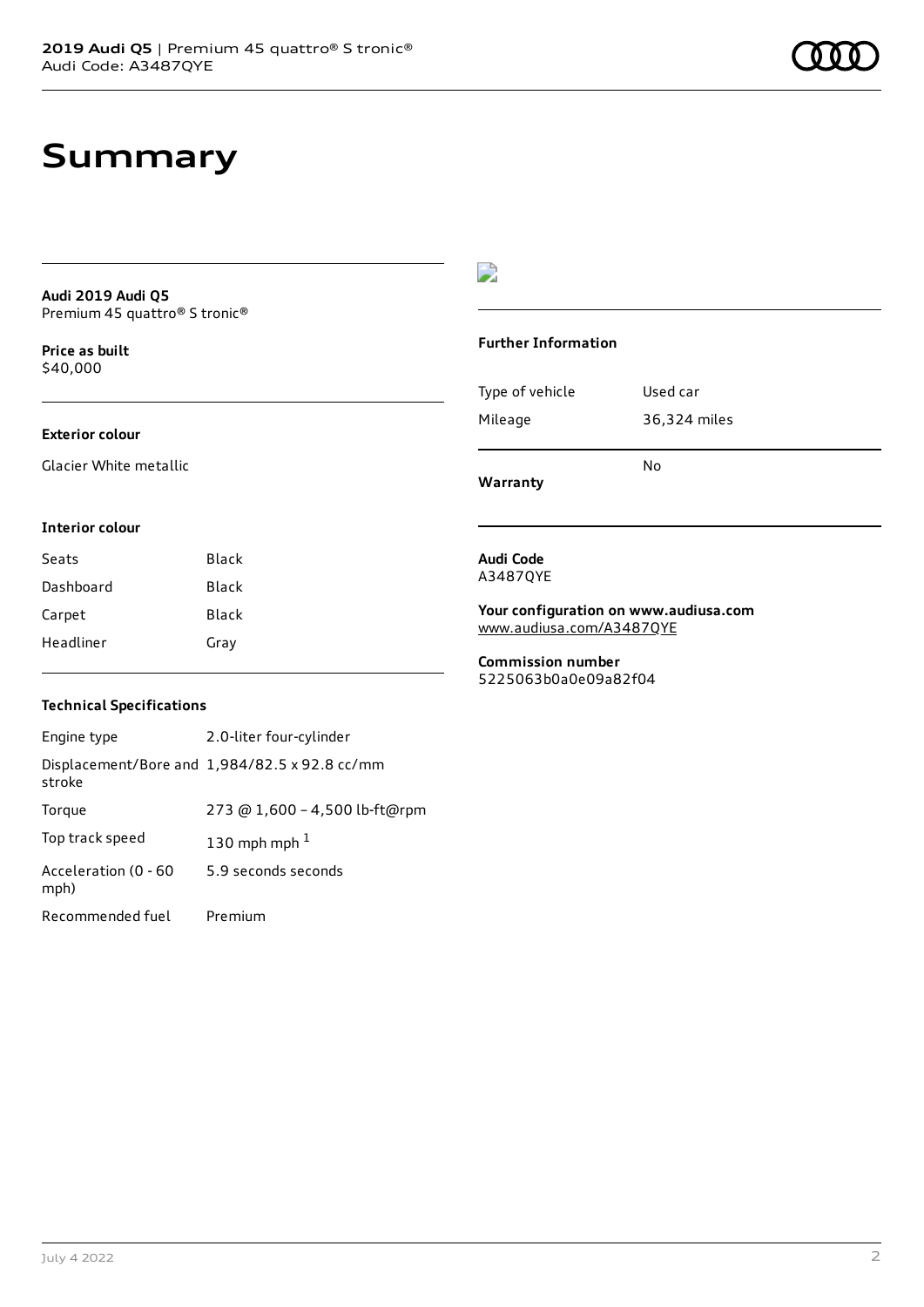**Standard features**

### **Safety and Security**

| 4UB | Driver and front passenger airbags                               |
|-----|------------------------------------------------------------------|
| UH1 | Electromechanical parking brake                                  |
| 8T2 | Cruise control with coast, resume and<br>accelerate features     |
| VC2 | Garage door opener (HomeLink®)                                   |
| 4H5 | Electronic child locks                                           |
| QZ7 | Electromechanical power steering                                 |
| 7K6 | Tire-pressure monitoring system                                  |
| 4X3 | Front thorax side airbags and Sideguard®<br>head curtain airbags |
| 418 | Remote keyless entry with push-button start                      |
| 3B7 | Lower Anchors and Tethers for Children<br>(LATCH) in rear seats  |
|     |                                                                  |

#### **Exterior**

| 1D8             | Provision for towing bracket                             |
|-----------------|----------------------------------------------------------|
| 6XD             | Power-adjustable heated exterior side<br>mirrors         |
| 1S1             | Car jack                                                 |
| 1BA             | Dynamic suspension system                                |
| 3S1             | Aluminum roof rails                                      |
| 5]1             | Adaptive rear spoiler                                    |
| 8IH             | Xenon plus headlights with LED daytime<br>running lights |
| HX <sub>2</sub> | 18" 235/60 all-season tires                              |
| 8SP             | LED taillights with dynamic turn signals                 |
| VW1             | Rear privacy glass                                       |
| 4ZB             | Aluminum trim around exterior windows                    |
| 40R             | 18" 5-double-spoke-dynamic design wheels                 |
|                 |                                                          |

**Interior**

| QE1             | Storage package                                                                     |
|-----------------|-------------------------------------------------------------------------------------|
| 4M3             | Four beverage holders                                                               |
| 7M0             | Plastic door sill inlays                                                            |
| 6N)             | Cloth headliner                                                                     |
| <b>9AQ</b>      | Three-zone automatic climate control                                                |
| 4L7             | Auto-dimming interior rear view mirror with<br>digital compass                      |
| 001             | LED interior lighting package                                                       |
| 1XW             | Three-spoke multifunction steering wheel                                            |
| 7F <sub>9</sub> | Leather-wrapped gear selector                                                       |
| 4E7             | Power tailgate                                                                      |
| 5XF             | Driver and front-passenger extendable sun<br>visors with illuminated vanity mirrors |
| <b>3NS</b>      | Sliding, split folding 40/20/40 rear<br>seatbacks with adjustable recline           |
| 7HA             | Without extended leather package                                                    |
| N1F             | Leather seating surfaces                                                            |
| 4A3             | <b>Heated front seats</b>                                                           |
| 5MG             | Dark Brown Walnut Wood inlays                                                       |

### **Infotainment and Driver Assistance** 6K9 Audi pre sense® basic and Audi pre sense® city 2H1 Audi drive select IW3 Audi connect CARE assistance and security services

7W1 Audi pre sense® basic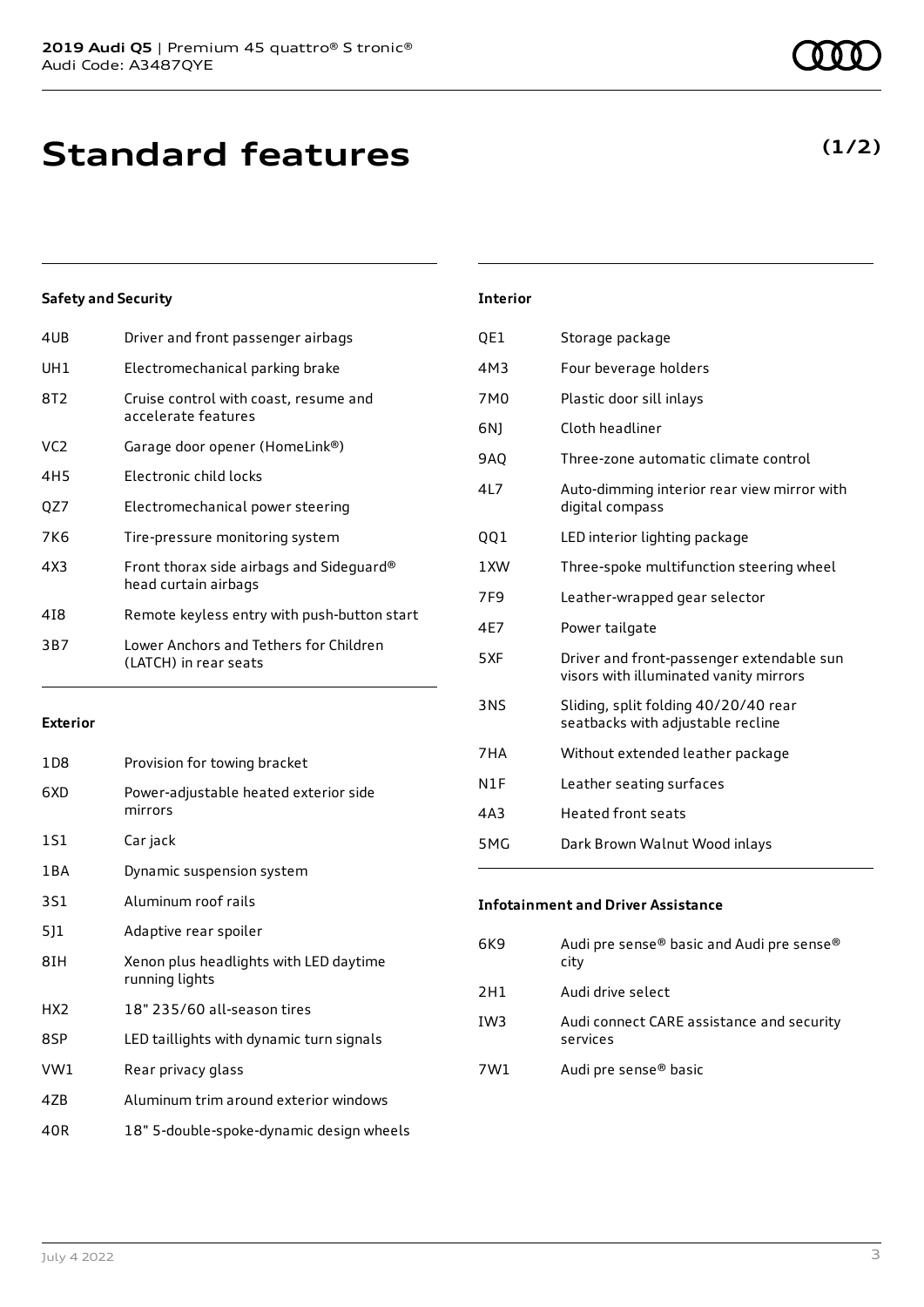**(2/2)**

# **Standard features**

#### **Infotainment and Driver Assistance**

| UI <sub>2</sub> | Audi smartphone interface including Apple<br>CarPlay <sup>™</sup> and Google <sup>™</sup> Android Auto <sup>™</sup> for<br>compatible devices |
|-----------------|-----------------------------------------------------------------------------------------------------------------------------------------------|
| KA <sub>2</sub> | Rear view camera                                                                                                                              |
| 9VD             | Audi sound system                                                                                                                             |
| 9S7             | Color driver information system                                                                                                               |
| 7UH             | Connectivity package                                                                                                                          |
| I8S             | MMI® radio                                                                                                                                    |

9ZX BLUETOOTH® wireless technology preparation for compatible devices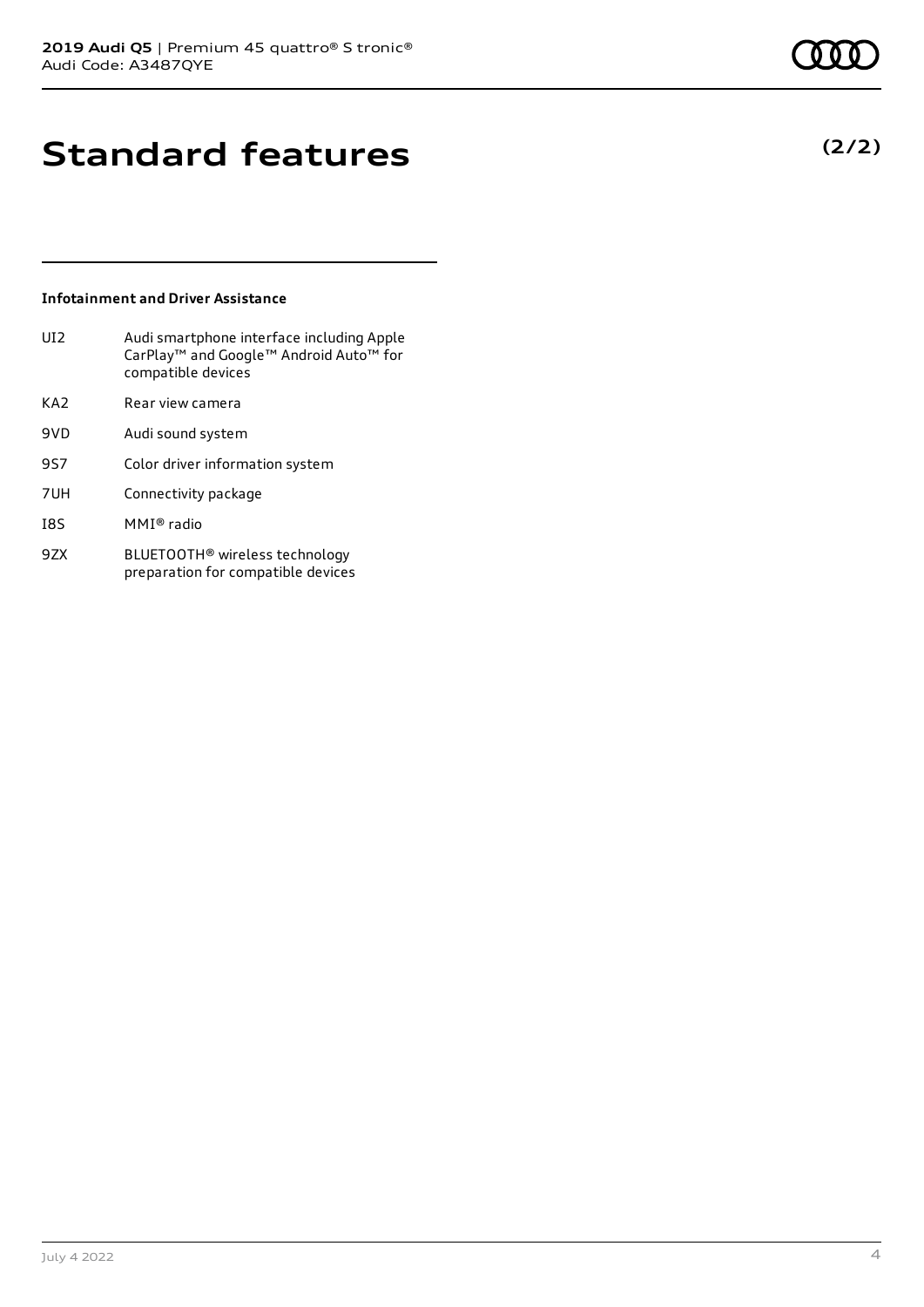# **Dealer remarks**

This vehicle won't be on the lot long!

It just arrived on our lot, and surely won't be here long! Turbocharger technology provides forced air induction, enhancing performance while preserving fuel economy. With less than 40,000 miles on the odometer, this 4 door sport utility vehicle prioritizes comfort, safety and convenience. All of the premium features expected of an Audi are offered, including: front and rear reading lights, an automatic dimming rear-view mirror, and power front seats. Smooth gearshifts are achieved thanks to the efficient 4 cylinder engine, and for added security, dynamic Stability Control supplements the drivetrain.

Our sales reps are extremely helpful & knowledgeable. We'd be happy to answer any questions that you may have. Stop in and take a test drive!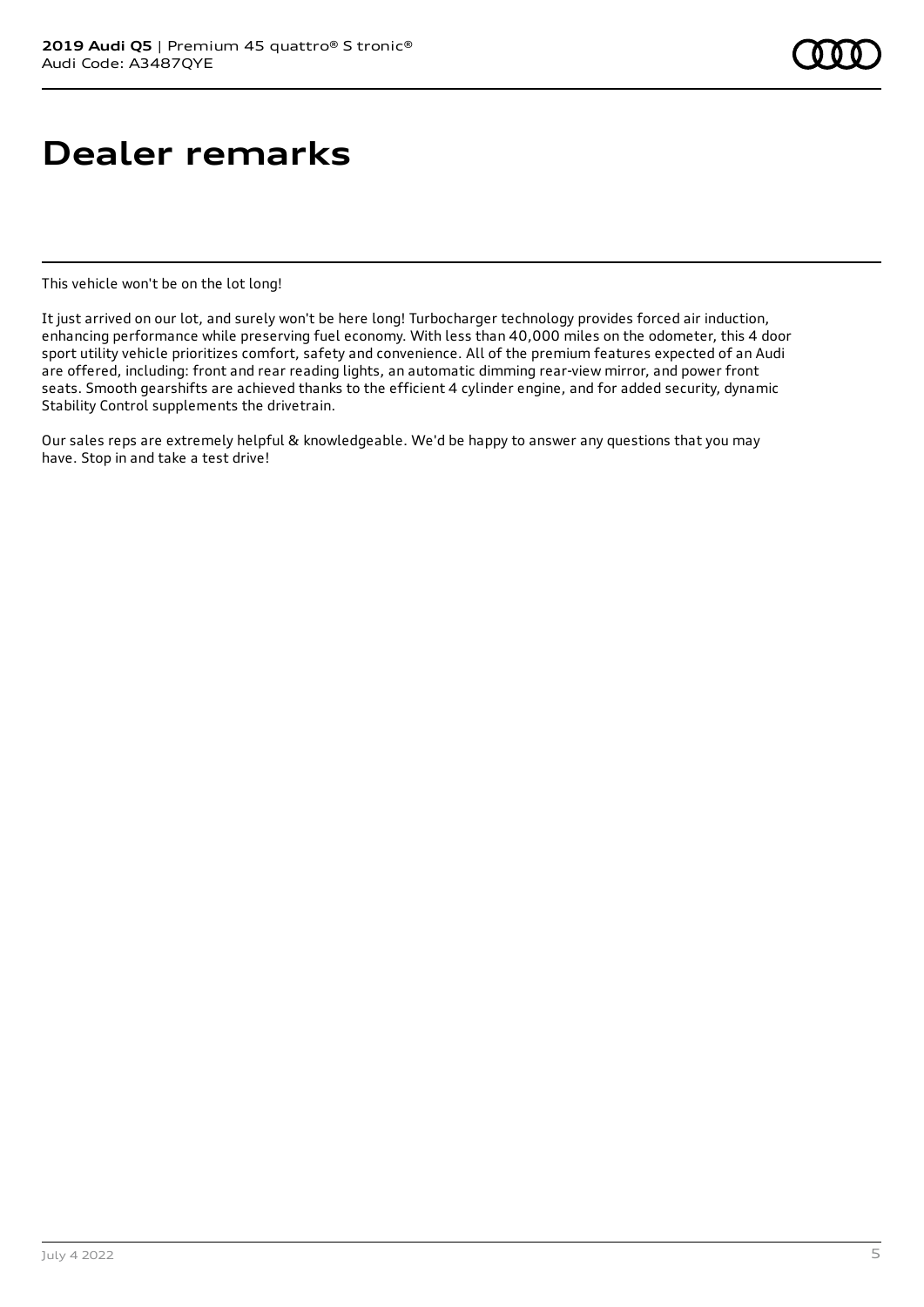**Technical Specifications**

### **Engineering | Performance**

| Engine type                                 | 2.0-liter four-cylinder                       |
|---------------------------------------------|-----------------------------------------------|
| Power Level                                 | 45                                            |
| Max. output ps/hp                           | 248 @ 5,000 - 6,000 @ rpm                     |
| Towing capacity                             | 4,400-lb maximum towing capacity<br>lb        |
| Torque                                      | 273 @ 1,600 - 4,500 lb-ft@rpm                 |
| Valvetrain                                  | 16-valve DOHC with Audi valvelift<br>system   |
| Acceleration (0 - 60<br>mph)                | 5.9 seconds seconds                           |
| Engine block                                | Cast-iron                                     |
| Induction/fuel injection Turbocharged/TFSI® |                                               |
| Cylinder head                               | Aluminum-alloy                                |
| stroke                                      | Displacement/Bore and 1,984/82.5 x 92.8 cc/mm |
| Top track speed <sup>1</sup>                | 130 mph mph                                   |

#### **Electrical system**

| Alternator | 110-150 A   |
|------------|-------------|
| Battery    | 420 A/75 Ah |

#### July 4 2022 6

### **Transmission | Drivetrain**

| Gear ratios: 6th         | 0.508:1                                                                                                                                                   |
|--------------------------|-----------------------------------------------------------------------------------------------------------------------------------------------------------|
| Gear ratios: Final Drive | 5.302:1                                                                                                                                                   |
| Gear ratios: 7th         | 0.386:1                                                                                                                                                   |
| Gear ratios: 4th         | 1.057:1                                                                                                                                                   |
| Transmission             | Seven-speed S tronic <sup>®</sup> dual-clutch<br>automatic transmission and<br>quattro <sup>®</sup> all-wheel drive with ultra <sup>®</sup><br>technology |
| Gear ratios: 2nd         | 2.190:1                                                                                                                                                   |
| Gear ratios: 3rd         | 1.517:1                                                                                                                                                   |
| Gear ratios: Reverse     | 2.750:1                                                                                                                                                   |
| Gear ratios: 1st         | 3.188:1                                                                                                                                                   |
|                          |                                                                                                                                                           |

#### **Steering**

| Steering type                              | Electromechanical power steering<br>system |
|--------------------------------------------|--------------------------------------------|
| Turning diameter, curb- 38.4 ft<br>to-curb |                                            |
| Steering ratio                             | 15.8:1                                     |
| <b>Suspension</b>                          |                                            |
| Front axle                                 | Five-link front suspension                 |

| Rear axle | Five-link rear suspension |
|-----------|---------------------------|
|           |                           |

#### **Brakes**

| Front brakes | 13.3 (ventilated disc) in |
|--------------|---------------------------|
| Rear brakes  | 13.0 (ventilated disc) in |

### **(1/2)**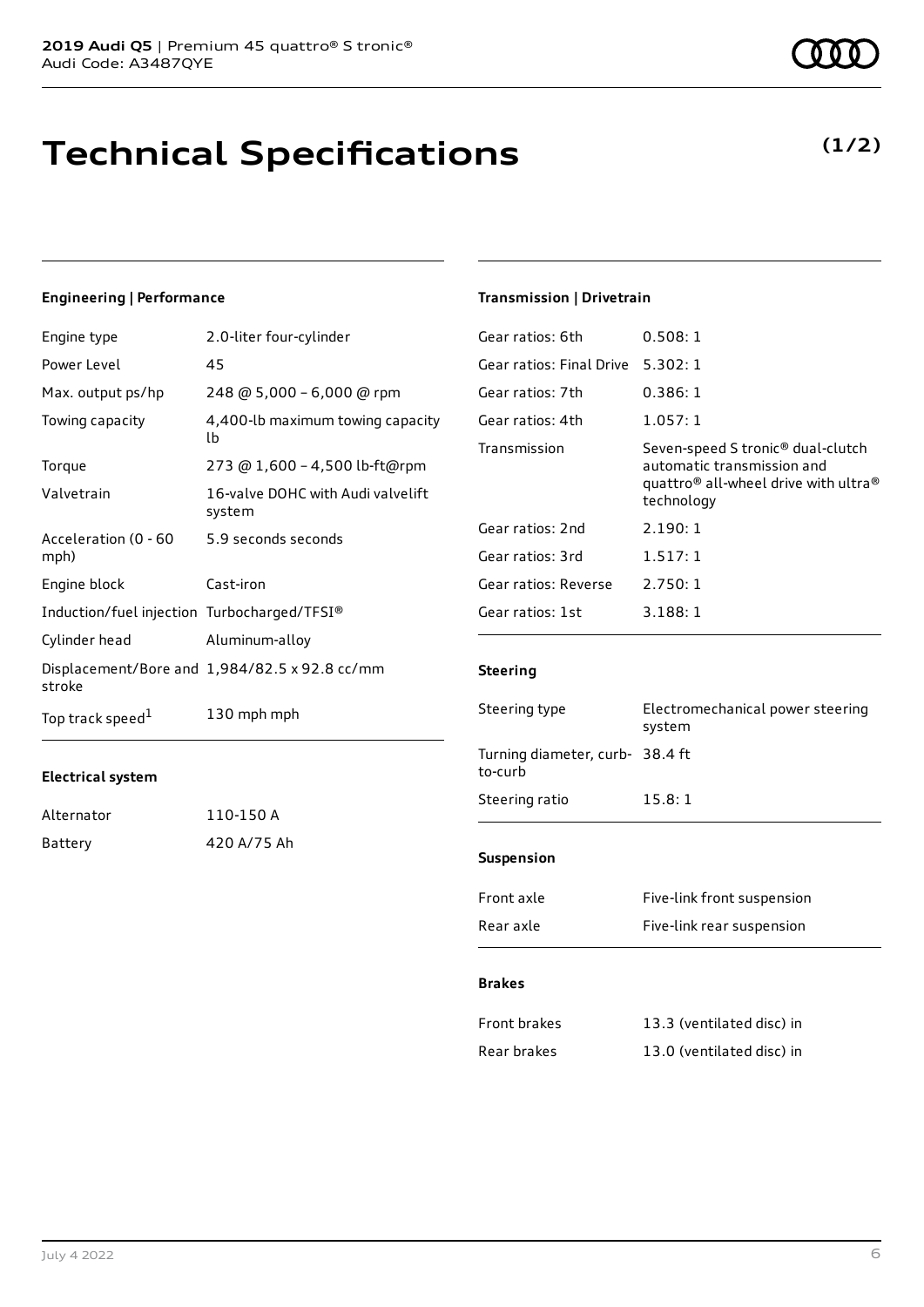## **Technical Specifications**

#### **Body**

#### **Warranty | Maintenance**

| Warranty    | 4-year/50,000-mile Audi New<br>Vehicle Limited Warranty                                   |
|-------------|-------------------------------------------------------------------------------------------|
| Maintenance | 12-month/10.000-mile (whichever<br>occurs first) NO CHARGE first<br>scheduled maintenance |

#### **Exterior Measurements**

| Height                           | 65.3 in  |
|----------------------------------|----------|
| Overall width without<br>mirrors | 74.5 in  |
| Length                           | 183.6 in |
| Wheelbase                        | 111.0 in |
| Drag coefficient                 | 0.32 Cw  |
| Overall width with<br>mirrors    | 84.3 in  |
| Track rear                       | 63.3 in  |
| Track front                      | 63.6 in  |
| Curb weight                      | 4,045 lb |
| Ground clearance,<br>loaded      | 8.2 in   |

#### **Interior measurements**

| Seating capacity                          | 5                      |
|-------------------------------------------|------------------------|
| Shoulder room, rear                       | 56.5 in                |
| Head room with front<br>sunroof           | 40.2 in                |
| Leg room, rear                            | 37.8 in                |
| Shoulder room, front                      | 57.7 in                |
| Head room with rear<br>sunroof            | 37.7 in                |
| Head room, rear                           | 39.3 in                |
| Leg room, front                           | 41.0 in                |
| Head room, front                          | 41.7 in                |
| Cargo volume, rear<br>seatbacks up/folded | 25.1/53.1 cu ft, cu ft |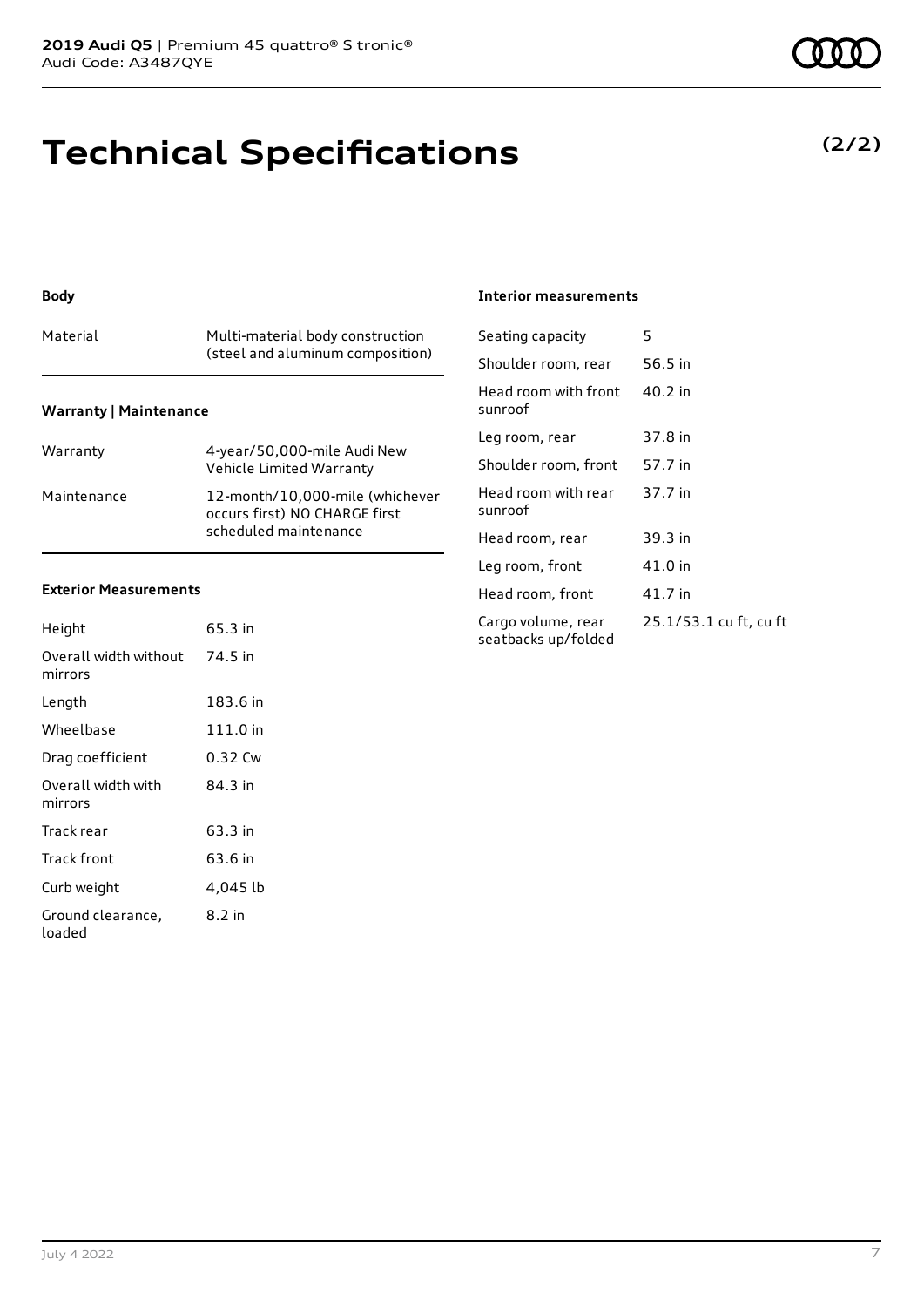### **Consumption- and emission**

#### **Consumption by NEDC**

| urban       | 22 mpg |
|-------------|--------|
| extra-urban | 27 mpg |
| combined    | 24 mpg |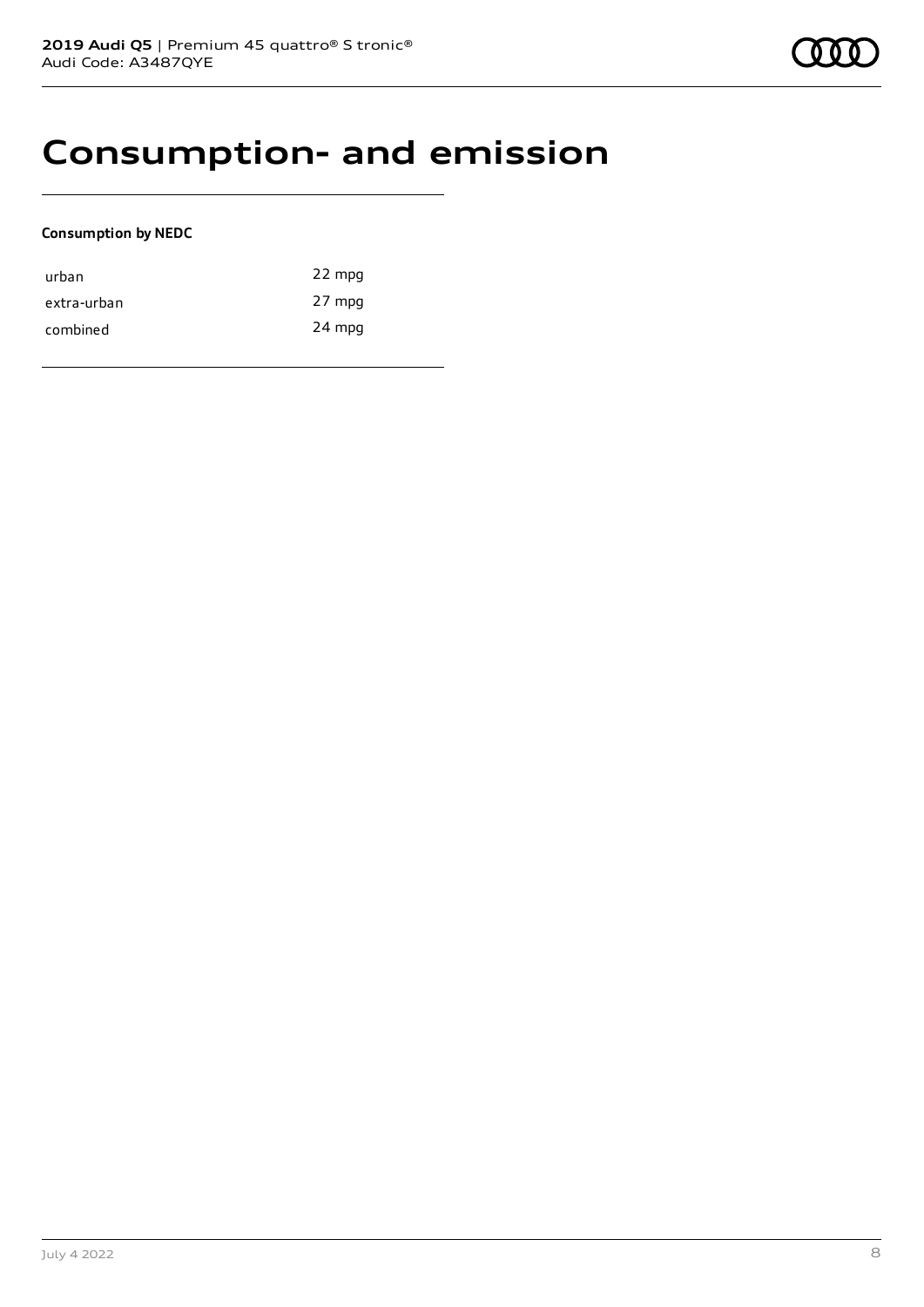

### **Contact**

Dealer **Audi Tucson**

4646 E 22nd St 85711 Tucson AZ

Phone: +15207481000 FAX: 5207458387

www: [https://www.auditucson.com](https://www.auditucson.com/)